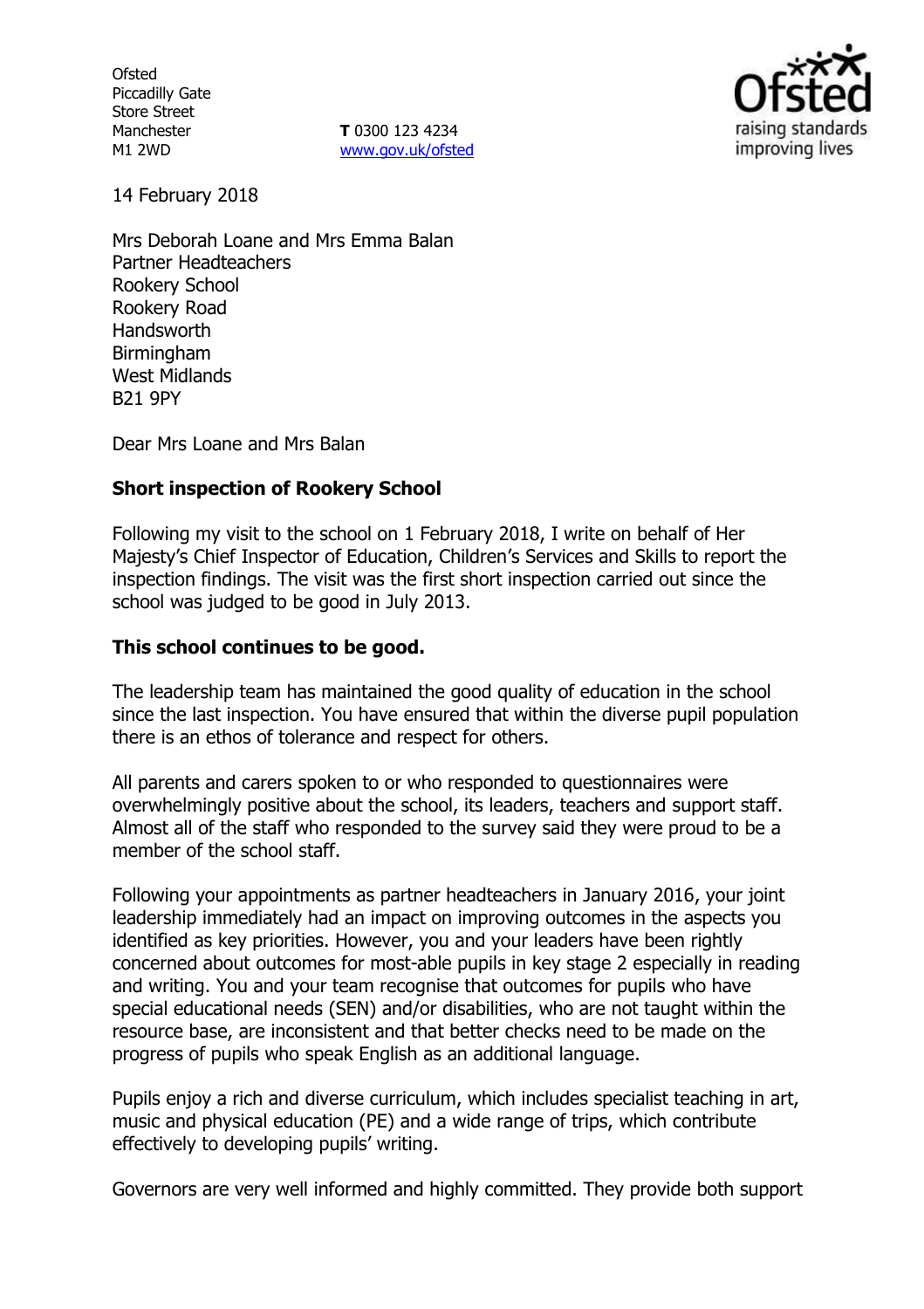

and rigorous challenge to the school's leaders in collaboration with the school's external support.

At the time of the school's previous inspection, it was recommended that the school should raise the amount of outstanding teaching and raise the achievement of pupils further. You have maintained the good quality of teaching and learning and have ensured that outcomes, especially in mathematics and for disadvantaged pupils, have improved.

### **Safeguarding is effective.**

A dedicated team of senior leaders ensure that a strong culture of safeguarding exists throughout the school. Leaders and governors are well trained for their roles and ensure that they keep up to date with the latest guidance. Records are kept securely and in a timely way. Members of staff receive regular training to ensure that they know how to identify any potential safeguarding issues. They are vigilant and know what to do if they have concerns.

According to the pupils spoken to, behaviour is a strength of the school and bullying is rare. If it happens they said it is dealt with straight away by leaders. Pupils said that they feel very safe in school and are well prepared to keep themselves safe out of school. They knew that they should speak to a responsible adult at home if they saw anything inappropriate on the computer. At school, they know they should report any concerns to the school's lead teacher for information technology. They said that if they got lost, when out shopping with their family, for example, they would only speak to someone in authority with an identity badge.

# **Inspection findings**

- Disadvantaged pupils were a key priority for the school when you were first appointed. This led to an external review of the school's pupil premium spending, conducted by the school's improvement partner. As a result of well-targeted expenditure, disadvantaged pupils are now doing well in reading, writing and mathematics by the end of Year 6.
- Governors hold leaders to account to ensure that improvements are maintained. They challenge if any area of underperformance is identified. They engage well with external support as a means of monitoring and evaluating the performance of the school. Parents spoken to were full of praise for the leadership of the school, the quality of teaching and the support their children receive. They all said that the range of additional activities, pupil behaviour and relationships were significant strengths of the school. All of their text comments were positive. The very large majority of staff who responded to the survey said that the school had improved since the last inspection.
- **Pupils have continued to take greater responsibility for their learning. Older pupils** support younger ones through buddy schemes and reading to them. Peer mentors in the playground ensure that pupils have someone to talk to if they are worried or concerned about anything. There have been no fixed-term exclusions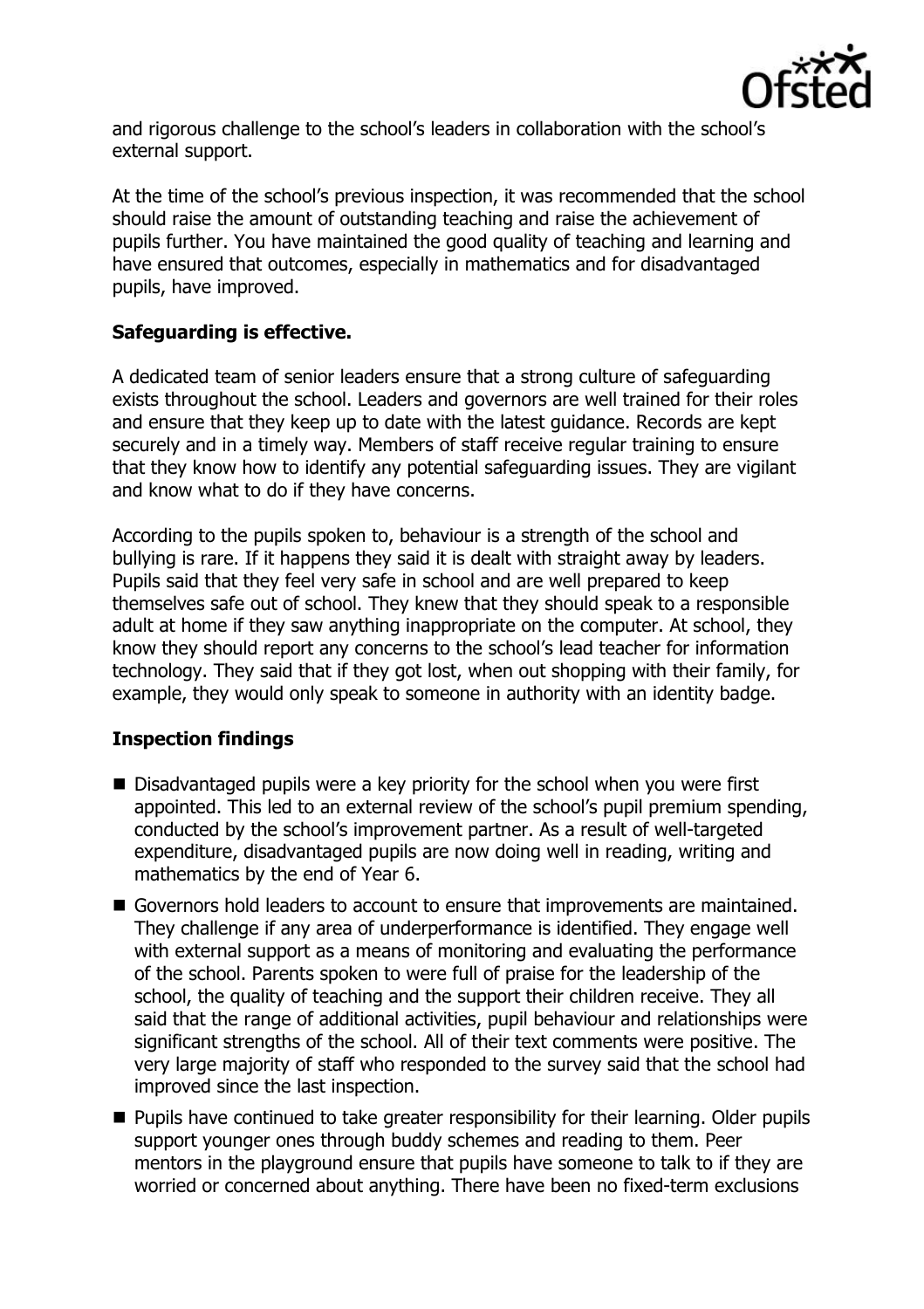

this academic year. Attendance is rising and persistent absence falling.

- Leaders have placed a high emphasis on improving the proportion of pupils working in greater depth in writing by the end of key stage 2 following the most recent assessments in 2017. Leaders recognise that although pupils made above expected progress, none were working in greater depth by the end of Year 6. The rich curriculum ensures that pupils are gaining opportunities to write across a range of subjects. For example, pupils in key stage 1 have conducted a science project based on polar explorers. Pupils in key stage 2, working on the Tudors, were able to compose 'cinquain' poems. They could explain the meaning of the term and say how they are constructed. The experiences they gain from trips provide a purpose to their writing. They have explored the local area to learn about the engineer Matthew Boulton and visited Birmingham art gallery. A higher proportion of pupils currently in key stage 2 are now working at greater depth in writing and making strong progress.
- There was a dip in progress in reading at the end of key stage 2 in 2017 where most-able pupils did not do as well as teacher assessments had indicated. Leaders have made reading, especially for most-able pupils, a key priority in the school. Pupils are now being prepared more for the rigours of the reading test in Year 6. Teachers are focused on developing pupils' skills in reading especially for pupils who speak English as an additional language. Pupils are also being exposed to a wider range of authors. The library and book club both have high take-up. As a result, a higher proportion of older pupils currently in the school are now working at a higher standard compared to previous years. Outcomes in reading and writing have improved strongly by the end of Reception, and, in key stage 1, including in phonics. Phonics is taught consistently well in the school.
- $\blacksquare$  Pupils in the school's resource base for pupils with autistic spectrum disorders and other pupils who have an education, health and care plan or statement of special educational needs have made strong progress. This is a consequence of carefully well-planned provision and support. Outcomes for other pupils who have SEN and/or disabilities who have been identified for support has varied in the last two years. They were very high in reading, writing and mathematics at the end of key stage 2 in 2016. However, outcomes were more mixed for these pupils in these assessments and tests at the end of Year 6 in 2017. The extent to which pupils who have SEN and/or disabilities, as well as those who speak English as an additional language, are challenged to do as well as they can in their writing varies. In these pupils' books, teachers do not adhere to the school's marking and feedback policy as closely in other subjects as they do in English. In the most recent tests and assessments at the end of key stage 2, pupils who speak English as an additional language did not make as much progress as other pupils nationally. Their outcomes are not tracked as rigorously as they are for other groups of pupils.
- **Pupils in key stage 2 have not had the opportunity to study a modern foreign** language in lessons since the school's specialist language teachers left almost two years ago. However, the after-school Panjabi club is popular with those pupils who attend.